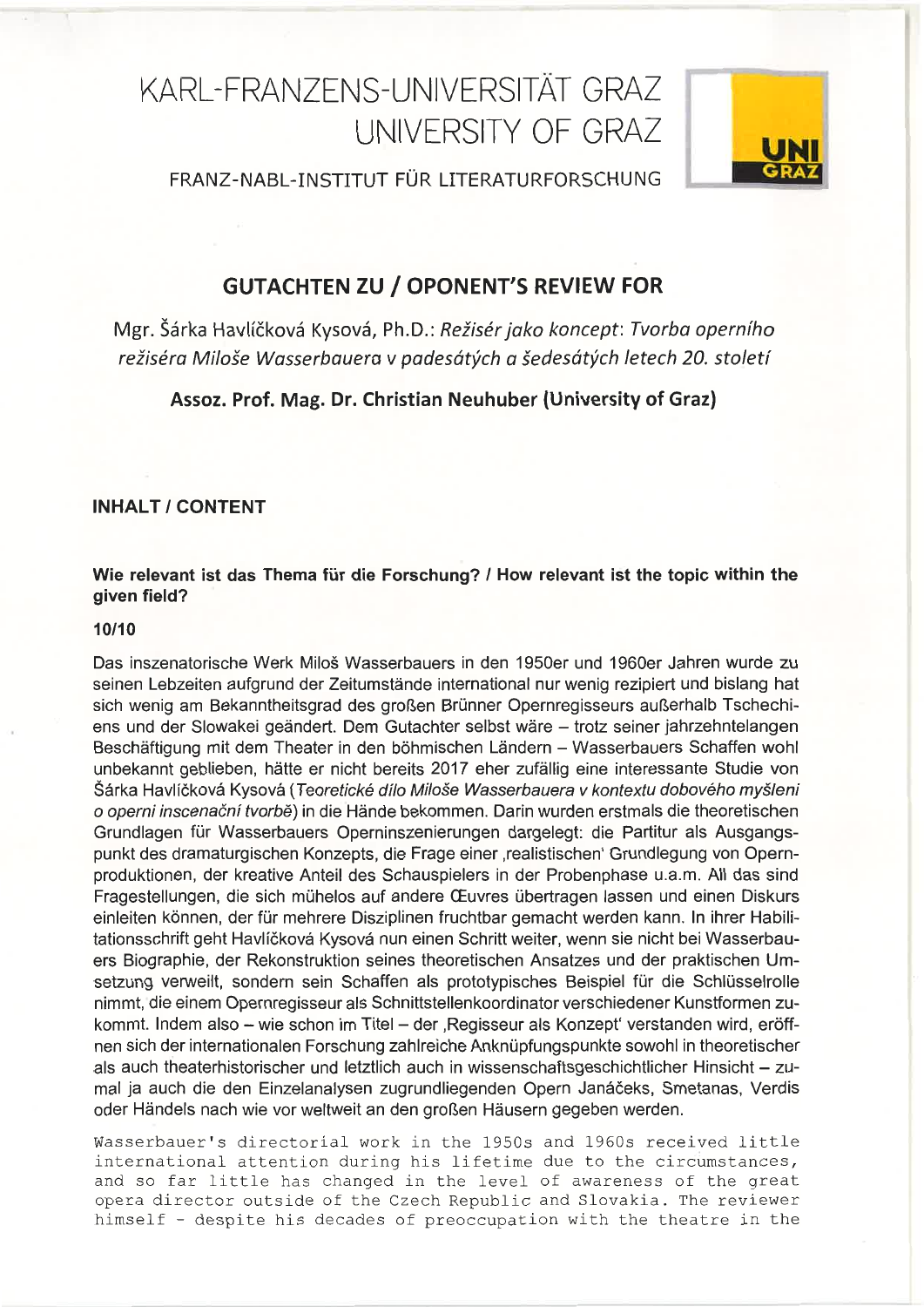Bohemian countries - would probably never have heard of Wasserbauer's work had he not, rather by chance, got his hands on an interesting study by Šárka Havlíčková Kysová (Teoretické dílo Miloše Wasserbauera v kontextu dobového myšleni o operni inscenační tvorbě, 2017). This was the first time that the theoretical foundations for Wasserbauer's opera productions were laid out: the score as the starting point for the dramaturgical concept, the question of a 'realistic' foundation for opera productions, the creative part of the actor in the rehearsal\_ phase. These are all questions that can easily be transferred to other oeuvres and initiate a discourse that can be made fruitful for several disciplines. In her habilitation thesis, Havlíčková Kysová goes one step further, when she does not dwell on Wasserbauer's biography, the reconstruction of his theoretical approach and the practical implementation, but uses his work as a prototypical example of the key role that an opera director plays as a coordinator of various art forms. By understanding the 'opera director as a concept' (as already stated in the title), numerous points of contact open up for international research in terms of theory, history of theatre and also history of science - especially since the analyzed operas by Janáček, Smetana and Verdi or Händel are still staged on the theatres around the world.

## Wie präzis, klar und nachvollziehbar ist das Thema formuliert? / How precisely, clearly and understandably is the topic formulated?

#### 10110

Bereits zu Beginn des Buchs macht die Verfasserin klar, dass sich das ursprüngliche Forschungsinteresse am künstlerischen Schaffen Wasserbauers im Verlauf des Projekts wandelte hin zu einer größer dimensionierten Auseinandersetzung mit den Herausforderungen der Opernregiearbeit und deren Rezeption. Die Aufarbeitung und Auswertung des verfügbaren Archivmaterials sollte also nicht bloß für eine Monographie Wasserbauers genützt werden, sondern sein Schaffen als repräsentatives Beispiel für ein variables Konzept verstehbar gemacht werden, dessen lmplikationen im ersten Kapitel vorgestellt werden. Das zweite Kapitel gibt zunächst einen kurzen Abriss zu Wasserbauers Leben und Werk, bevor dessen Konzeptualisierung in Nekrologen und Erinnerungstexten diskutiert wird. Das große analytische Kapitel 3 schließlich exemplifiziert einerseits den Konzept-Gedanken an den unterschiedlichen Herangehensweisen Wasserbauers im Verlauf seiner Karriere: sein realistischer Zugang, der sich später mit sozialistischen Vorstellungen traf, und die jeweiligen lnspirationen von verschiedenen Seiten, der quellennahe Zugang in der genauen Arbeit mit der Partitur, die identitäts- und geschichtsbildenden lnszenierungen in Bratislava und Brünn, seine Erfolge als Janäöek-Propagator, seine pädagogischen Leistungen u.a.m. Diese Einzelanalysen ausgewählter Aufführungen hätten alle für sich ihre Berechtigung im Sinne einer, traditionellen' Theatergeschichtsforschung. Darüber hinaus aber zeigt die Verfasserin, wie sich externe Faktoren wie Überlieferungsstand, zeitgenössische Kritik, Forschungslage oder Untersuchungsinteresse wieder auf die Einordnung und Bewertung des Werks und ihres Schöpfers auswirken. ln diesem Doppelbezug liegt auch die argumentative Stärke der Studie.

Right at the beginning of the book, the author makes it clear that the original research interest in Wasserbauer's artistic work changed in the course of the project to a larger-scale examination of the chal- lenges of opera directing and their reception. The processing and evaluation of the available archive material should therefore not only be used for a monograph on Wasserbauer, but his work should be made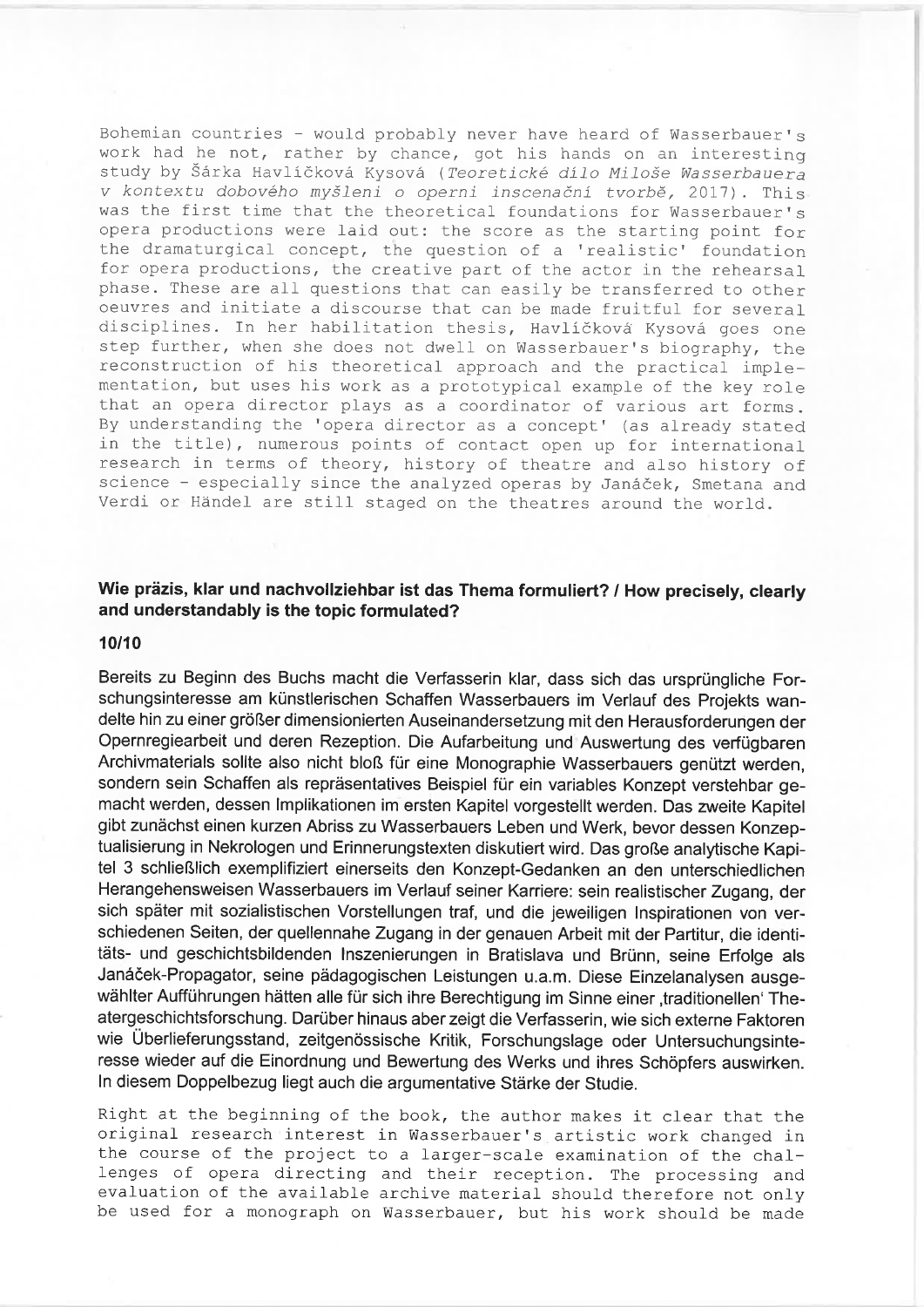understandable as a representative example of a variable concept, whose implications are presented in the first chapter. The second chapter first gives a brief outline of Wasserbauer's life and work, before the conceptualization in obituaries and memorial texts is discussed. Finally, the large analytical chapter 3 exemplifies on the one hand the conceptual idea of the different approaches Wasserbauer took in the course of his career: his realistic approach, which later met with socialist ideas, and the respective inspirations from different sides, the source-based approach in the exact work with the score, the identity and history-forming productions in Bratislava and Brno, his successes as a Janáček propagator, his educational achievements, etc. These analyzes of selected performances would all have their own justification in the sense of a 'traditional' research on the history of theatre. In addition, however, the author shows how external factors such as the state of tradition, contemporary criticism, research situation or interest in research affect the classification and evaluation of the work and its creator. The argumentative strength of the study also lies in this double reference.

## Worin liegt der Beitrag zur Forschungslandschaft im Vergleich zu in- und ausländischen Arbeiten / What contributions does the thesis make to the field and how does it compare to other works, both foreign and domestic, in the field?

#### 10/10

Das Alleinstellungsmerkmal der Arbeit ist es, am exemplarischen Fall eines (vor allem lokal tätigen) Opernregisseurs Grundstrukturen des künstlerischen Schaffens, der Rezeption und wissenschaftlichen Aufarbeitung herauszuarbeiten, die das - über das Individuelle hinausgehende - Konzepthafte der Regiearbeit erkennbar machen. Dass damit auch neue Anknüpfungspunkte für die nationale und internationale Forschung geschaffen werden, liegt auf der Hand - nicht nur im Detail der Forschungen zu Janáček, Smetana, Verdi etc., sondern auch bei übergreifenden Fachdiskursen. Diesbezügliche Anregungen der aktuellen tschechischen Theater- und Musikwissenschaft (vgl. u.a. Dräbek, Ptäökovä, Zapletal) wurden ohnehin aufgegriffen. lnteresse fände dieser Ansatz aber sicherlich auch z.B. in der deutschsprachigen Forschungslandschaft, wo dem Musiktheater als inter- und transdisziplinärer Kunstform seit jeher besondere Aufmerksamkeit geschenkt wird (vgl. aktuell zu Janáček etwa O. Panagl: Im Zeichen der Moderne. Musiktheater zwischen Fin de Siècle und Avantgarde, 2020).

The unique feature of the habilitation thesis is to work out the basic structures of artistic creation, reception and scientific processing using the exemplary case of a (primarily locally active) opera director, which make the conceptuality of directing work recognizable. It is obvious that this also creates new points of contact for national and international research - not only in the details of the research on Janáček, Smetana, Verdi, etc., but also in the overarching specialist discourses. Suggestions from current. Czech theater studies and musicology (see e.g. Drábek, Ptáčková, Zapletal) were taken up anyway. This approach would certainly also be of interest, for example, in the German-speaking research landscape, where special attention has always been paid to music theatre as an interdisciplinary and transdisciplinary art form (cf. currently on Janáček, for example, O. Panagl: Im Zeichen der Moderne. Musiktheater zwischen Fin de Siècle und Avant-<br>garde, 2020, 2020).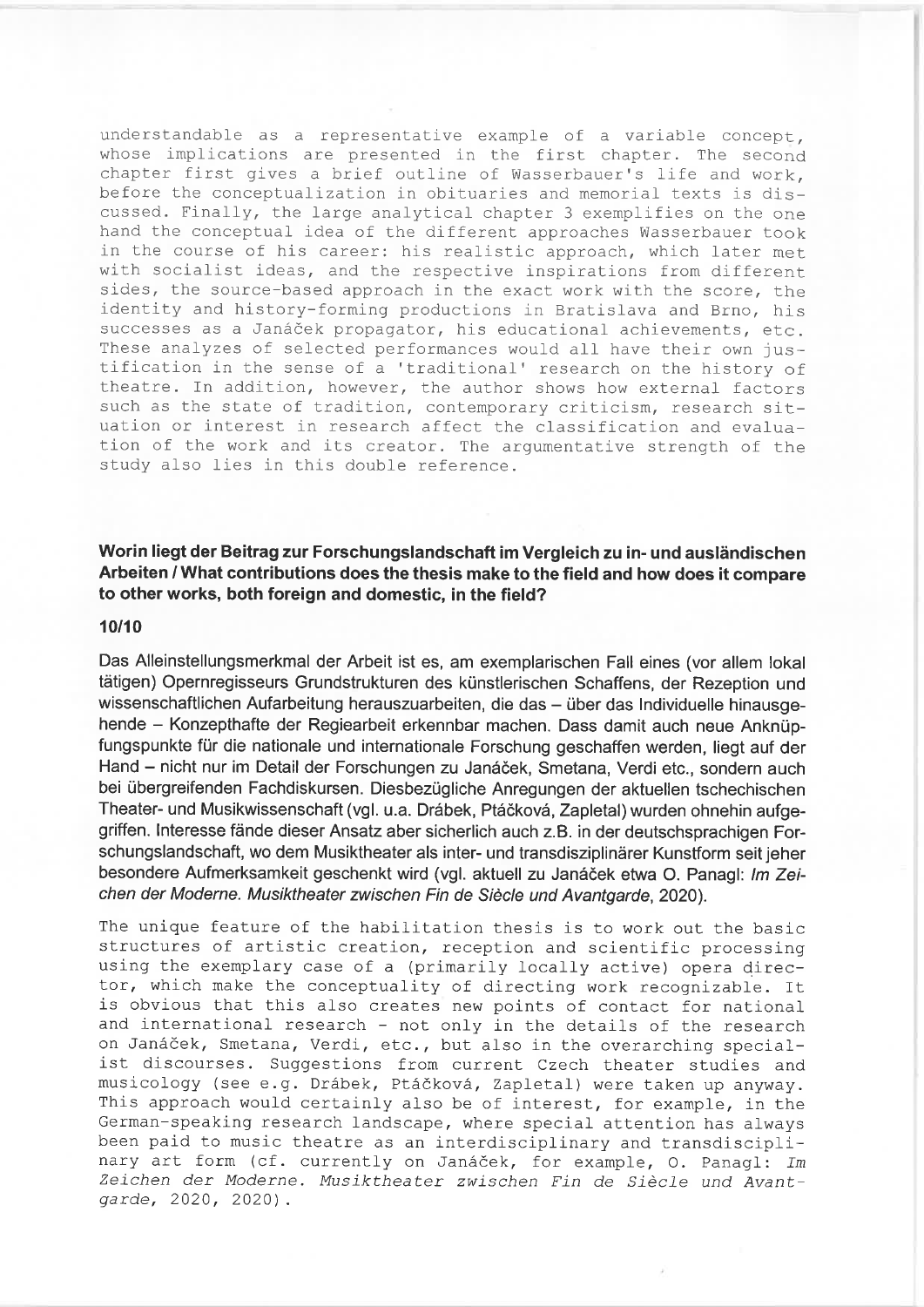## METHODIK, FORMALE STANDARDS / METHODOLOGY, FORMAL STANDARDS

Wie angemessen und relevant ist die methodologische Herangehensweise? / How appropriate and relevant is the chosen methodological approach to the topic?

#### 10110

Särta Havliökovä Kysovä wählt einen ungewöhnlichen, innovativen Zugang, der sich - trotz aller archivalischer Gründlichkeit - nicht darauf beschränkt, das schöpferische Werk aus der Biographie des Künstlers und den Zeitumständen zu erklären. Vielmehr wird dreierlei versucht: Erstens soll - produktionsästhetisch - in den Inszenierungen selbst die zugrundeliegende Weltsicht des Regisseurs sichtbar gemacht werden, zweitens - rezeptionsästhetisch - die Reaktion des Publikums auf diese Arbeiten untersucht werden und drittens - wirkungsästhetisch - aufgezeigt werden, wie die Wasserbauer-Forschung sein Werk je nach lntention und Kontext neu auslegt. Grundlegend ist die Annahme, dass Regiearbeit nie allein die Arbeit eines Einzelnen ist, sondern immer lnteraktion und somit von verschiedensten Einflüssen abhängig. Jede Auseinandersetzung mit diesem kreativen Akt provoziert eine Rekonzeptualisierung, in der neue Kontexte wirksam werden. Sich dessen bewusst zu werden, sollte eine rein historisierende Darstellungsweise ebenso verhindern können wie eine allzu ideologisierende. Wie wichtig der gewählte methodologische Ansatz für eine zukünftige Theateruvissenschaft werden kann, ist abzuwarten. Voraussetzung für eine breitere Rezeption ist freilich, dass zumindest eine englisch- oder deutschsprachige Kurzfassung des Theorieteils in einer Fachzeitschrift erscheint.

Šárka Havlíčková Kysová chooses an unusual, innovative approach, which - despite all archival thoroughness - is not limited to explaining the creative work from the biography of the artist and the circumstances of the time. In fact, three things are attempted: firstly - in terms of German 'production aesthetics' - the underlying worldview of the director should be made visible in the productions themselves, secondly - in terms of 'reception aesthetics' - the audience's reaction<br>to these works should be examined, and thirdly - in terms of 'effect aesthetics' - it should be shown how the Wasserbauer research reinterprets his work depending on intention and context. The basic assumption is that directorial work is never the work of an individual, but always interaction and therefore dependent on a wide variety of influences. Any engagement with this creative act provokes a re-conceptualization in which new contexts become effective. Becoming aware of this should enable to prevent a purely historicizing mode of representation as well as an overly ideological one. How important the chosen methodological approach can become for future theatre studies remains to be seen. For a broader reception, however, it is essential that at least an English or German-language short version of the theoretical part appears in a specialist journal.

## Wie ist das Niveau der Analyse? / What is the level of the analysis?

## 10/10

Schon die instruktiven Einzelanalysen allein, die auf umfangreichen Recherchen und der Auswertung des verfügbaren Archivmaterials basieren, sind ein Gewinn für das Forschungsfeld. lhre eigentliche Bedeutung erhält die Studie aber durch die außergewöhnliche metainterpretatorische Rahmung und das hohe theoretische Reflexionsniveau.